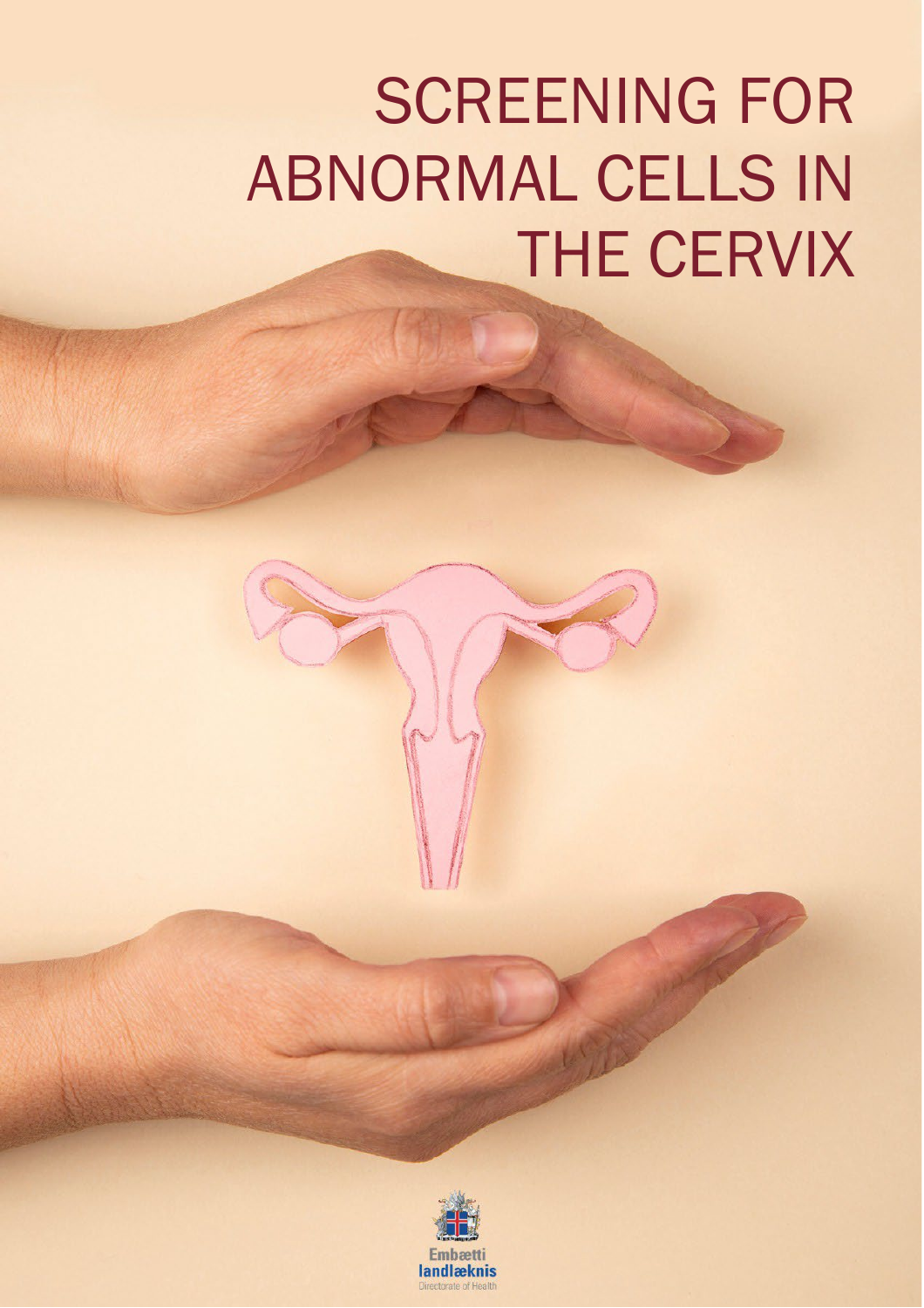# Screening for abnormal cells

Abnormal cells in the cervix may occur in women of any age. Also in younger women.

Women aged 23 to 29 are invited to take a screening test every three years.

Women aged 30 to 64 are invited to take a screening test every five years.

If you are not sure when your last screening was, you can seek information about your most recent screening on [www.heilsuvera.is \(](http://www.heilsuvera.is/)view your electronic medical file) or obtain information from your healthcare centre.

© The Directorate of Health, 2021. ISBN 978-9935-9481-3-7 These guidelines are based on Danish guidelines, *UNDERSØGELSE for celleforandringer i LIVMODERHALSEN,* issued by the Danish Health Authority (Sundhedsstyrelsen), 2018. Photos: Istockphoto and Møllers Grafisk tegnestue / Hans Møller.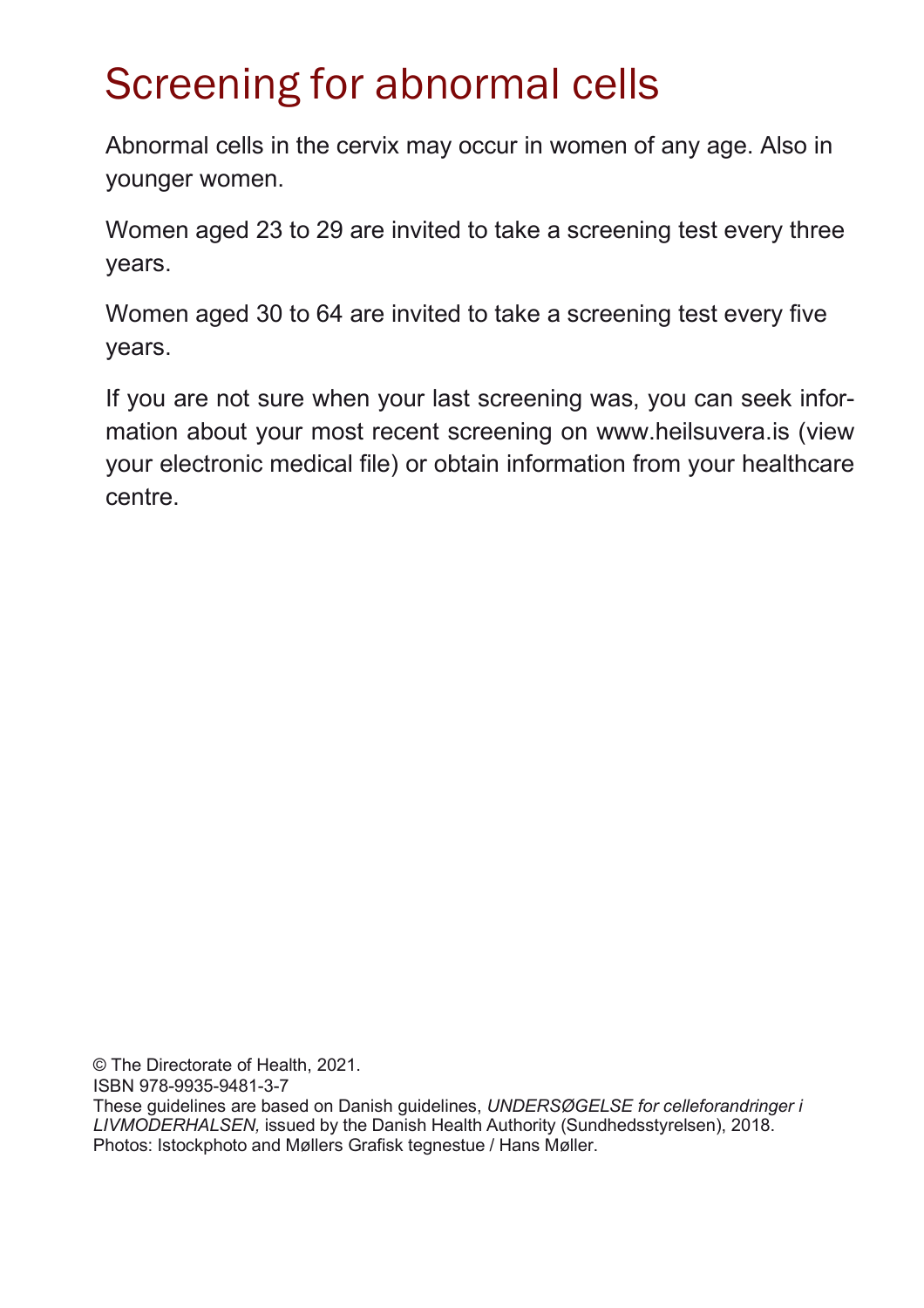# Screening invitation

- You have the option of undergoing a screening test to see if you have any abnormal cells in your cervix.
- Abnormal cells are not cancer, but such changes can however cause cancer with time.
- You will not feel it if there are any abnormal cells, its asymtomatic.

Abnormal cells can cause cervical cancer. However, when such changes are detected and treated in time it is possible to prevent them from causing cervical cancer.

As a result, we invite you to undergo cervical screening at your local healthcare centre or with your gynaecologist

Further information on how to book an appointment can be found on the site:

[https://www.heilsugaeslan.is/serthjonusta/samhaefingarstod](https://www.heilsugaeslan.is/serthjonusta/samhaefingarstod-krabbameinsskimana/)[krabbameinsskimana/.](https://www.heilsugaeslan.is/serthjonusta/samhaefingarstod-krabbameinsskimana/)

You may cancel your participation if you do not want to receive information about the screening program. Even if you decide not to participate, you will still have the option to undergo screening and have a sample taken if you so request or have need for such services.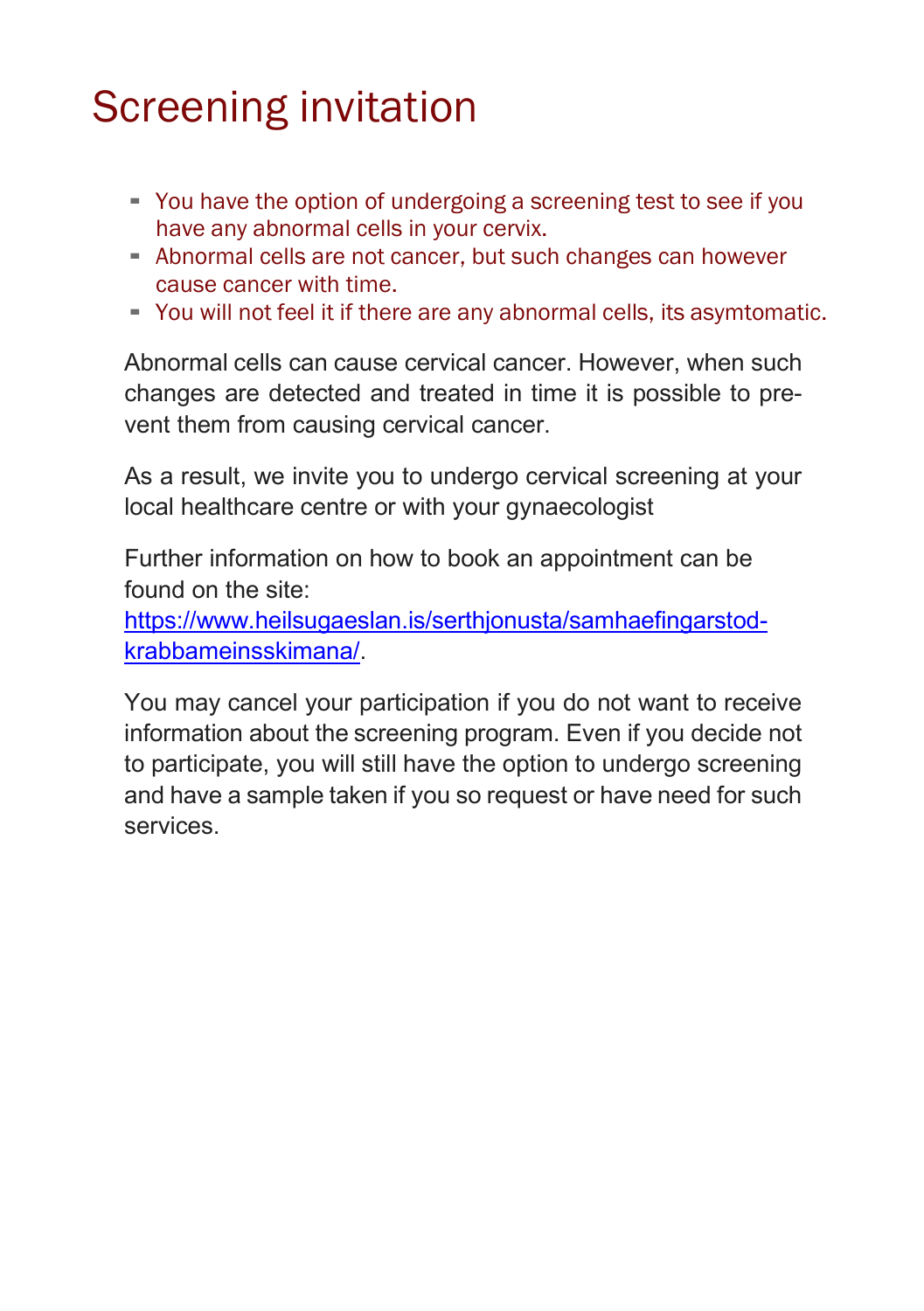### **HPV**

- The main cause of cervical cancer is the HPV virus.
- **E** The HPV virus is sexually transmitted.
- Condoms provide <sup>a</sup> degree of protection against infection.
- **EXECT** Many years may pass from infection to cervical cancer

There is no treatment for the HPV virus, and there are no symptoms. This means that few women actually know that they are infected. In most cases, the HPV virus disappears on its own over a period of 8–18 months. Such infection may, however, in some cases lead to abnormal cells that can cause cervical cancer later. There are certain aspects that increase the risk, such as smoking.

#### **VACCINATION AGAINST THE HPV VIRUS**

- The HPV virus or warts virus belongs to a large group of viruses. Some of the viruses are transmitted through sexual intercourse and are e.g. the cause of cervical cancer.
- Vaccination is effective if administered before you have sexual intercourse for the first time and are not already infected with the virus for which the vaccination is intended. You can still have use of the vaccine even if you have had sexual intercourse.
- Vaccination does not provide full protection against cervical cancer. It is still important to undergo screening for cell changes in the cervix even if you have received vaccination against the HPV virus.
- Girls reaching the age of 12 are invited to have HPV vaccination as a part of general vaccinations for children.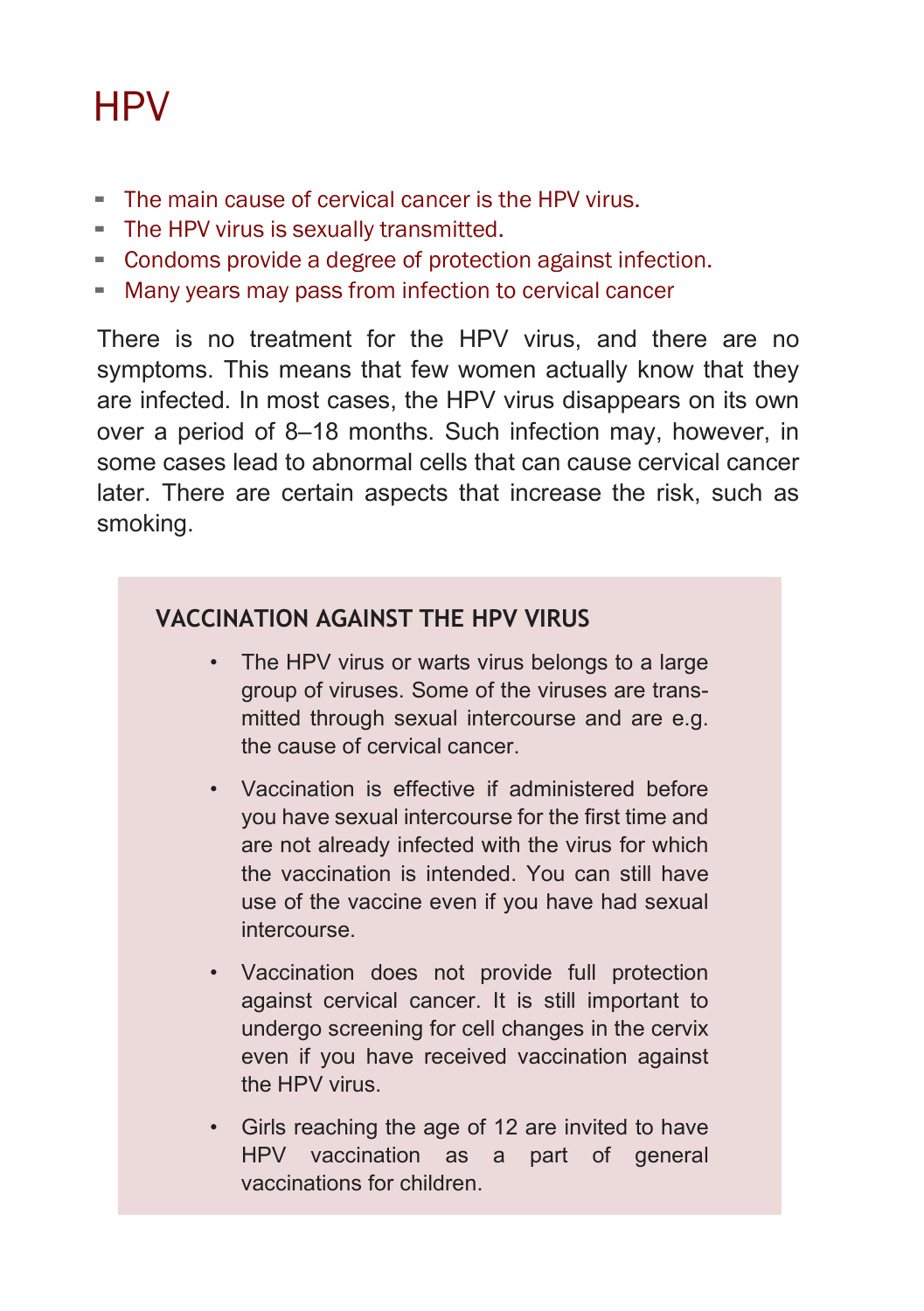### Abnormal cells

**EXECTE:** screening samples will show whether cell changes in the cervix are due to the HPV virus.

When cells "change", they will have an abnormal appearance when viewed under a microscope. As a rule, abnormal cells are caused by inflammation which will often disappear on its own. Abnormal cells, however, can be a precursor to cervical cancer.

- **E** Abnormal cells are not cancer and do not cause cancer in all cases. The progression from abnormal cells to cervical cancer can take up to 10–15 years, although in some cases, this will occur within a few years.
- **EXED Always seek the opinion of a physician if you experience any** abdominal symptoms, such as irregular menstruation, abdominal pain or changes to vaginal discharge, irrespective of whether you underwent screening or not.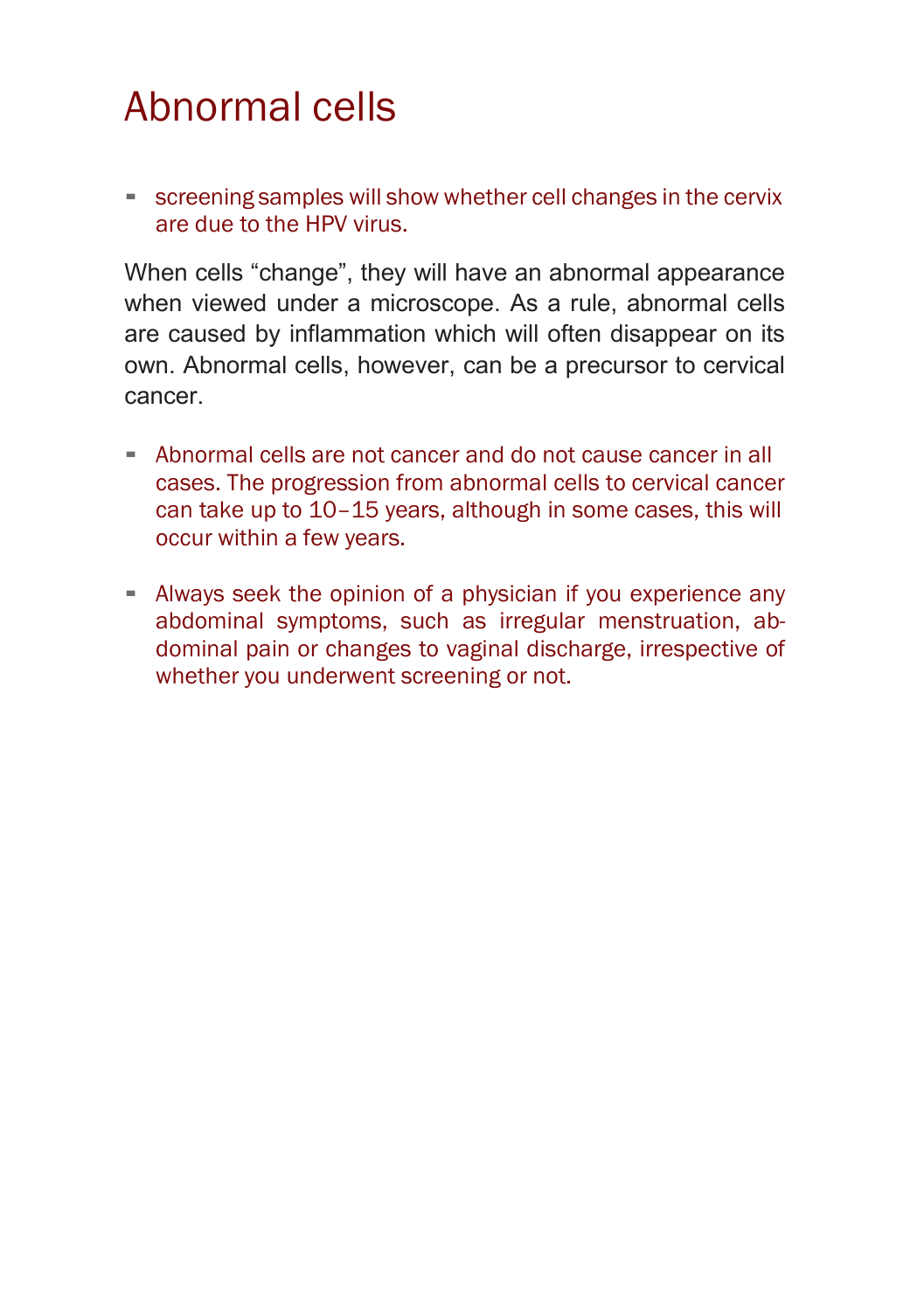### Facts about cervical cancer

- **EXPLEM** FIRE The HPV virus, transmitted through sexual intercourse, are the cause of cervical cancer in 99% of cases.
- **EXECT** Both younger and older women can be infected.
- You can minimise the risk of cervical cancer by undergoing regular screening. Cell changes can cause cervical cancer. Cancer cells destroy the normal tissue that surrounds them. The cancer may subsequently be able migrate to other organs. The further the illness has progressed, the more difficult it is to treat it.

Women who undergo regular screening are at less risk of developing cervical cancer, because it is possible to diagnose abnormal cells before they cause cancer.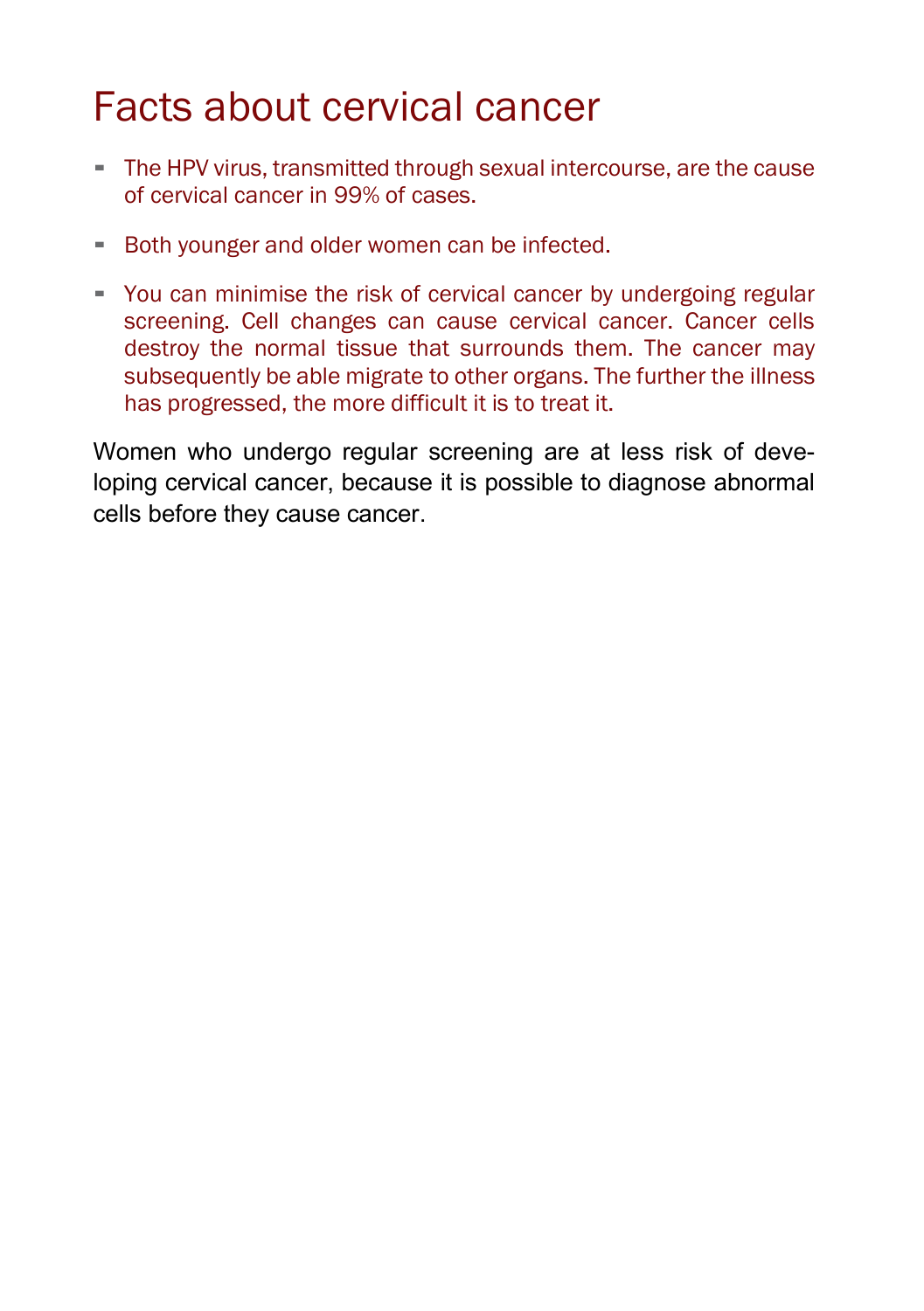# Advantages and disadvantages of screening

#### **ADVANTAGES**

- Increased security: You can minimise the risk of cervical cancer by undergoing regular screening.
- Diagnosis at an early stage: Abnormal cells can be identified before they cause cancer.
- **Effective treatment: Cell changes can be effectively treated** through minor treatment. However, once the disease is allowed to develop into cancer, more extensive treatment is required.

#### **DISADVANTAGES**

- Cervical examination: Few women wish to undergo such examin-ations. Most women, however, accept cervical examination because they believe it is sensible for the purpose of avoiding serious disease.
- False test results: Test results are not reliable in all cases.
- Overtreatment: It is still not possible to differentiate between abnormal cells that resolve themselves and cell changes that cause cancer. As a result, treatment is recommended if severe cell changes are discovered in the tissue sample.
- **E** Anxiety: The examination itself and the wait for results can cause fear and anxiety. Seek the advice of a midwife or nurse if you experience anxiety.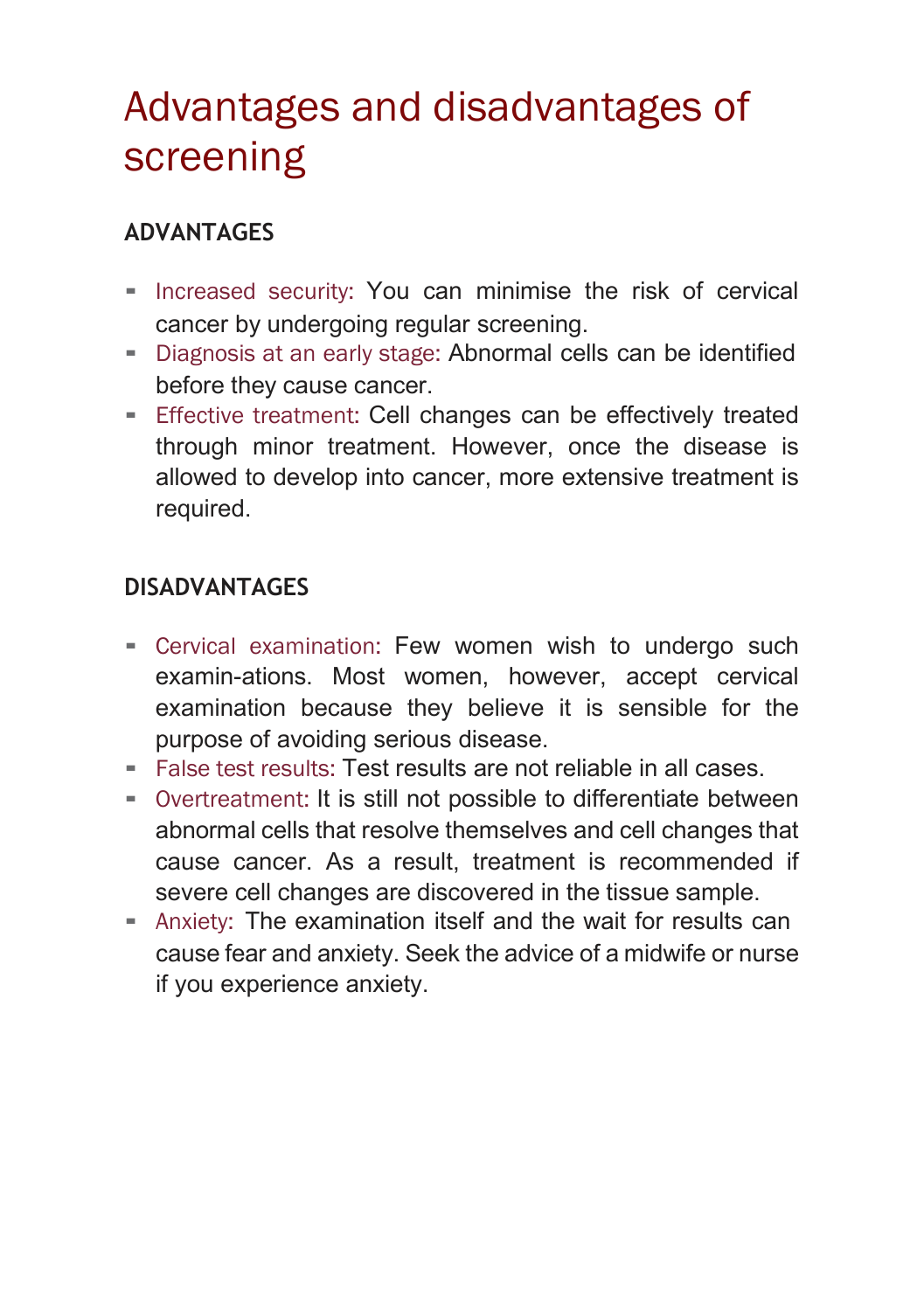# Sampling procedure

▪ A midwife/nurse specially trained to do so will be responsible for taking the sample during the cervical examination or a privat gynacologist if you prefer so.

A cell sample is extracted from the mucous membrane. Such sampling is pain-free, although some women find it uncomfortable nevertheless.

The sample is investigated in a laboratory; see next pages.

#### **IF THIS IS YOUR FIRST CERVICAL EXAMINATION**

Cervical examinations are also called women's examinations. You lie on your back with your feet in stirrups. Some women feel that the examination crosses certain boundaries. There are, however, a number of things you can do to minimise the discomfort.

- Make sure to urinate before the examination.
- Try to relax as much as possible to minimise muscle tension.
- **F** Tell the examiner if it is your first examination.
- **EXECT** Wear a long blouse so that you don't feel as if you are naked.

Few women want to go for a cervical examination. Many women, however, believe such examination to be an integral part of being a woman – a necessary process during pregnancy, birth, illness and certain preventative measures.

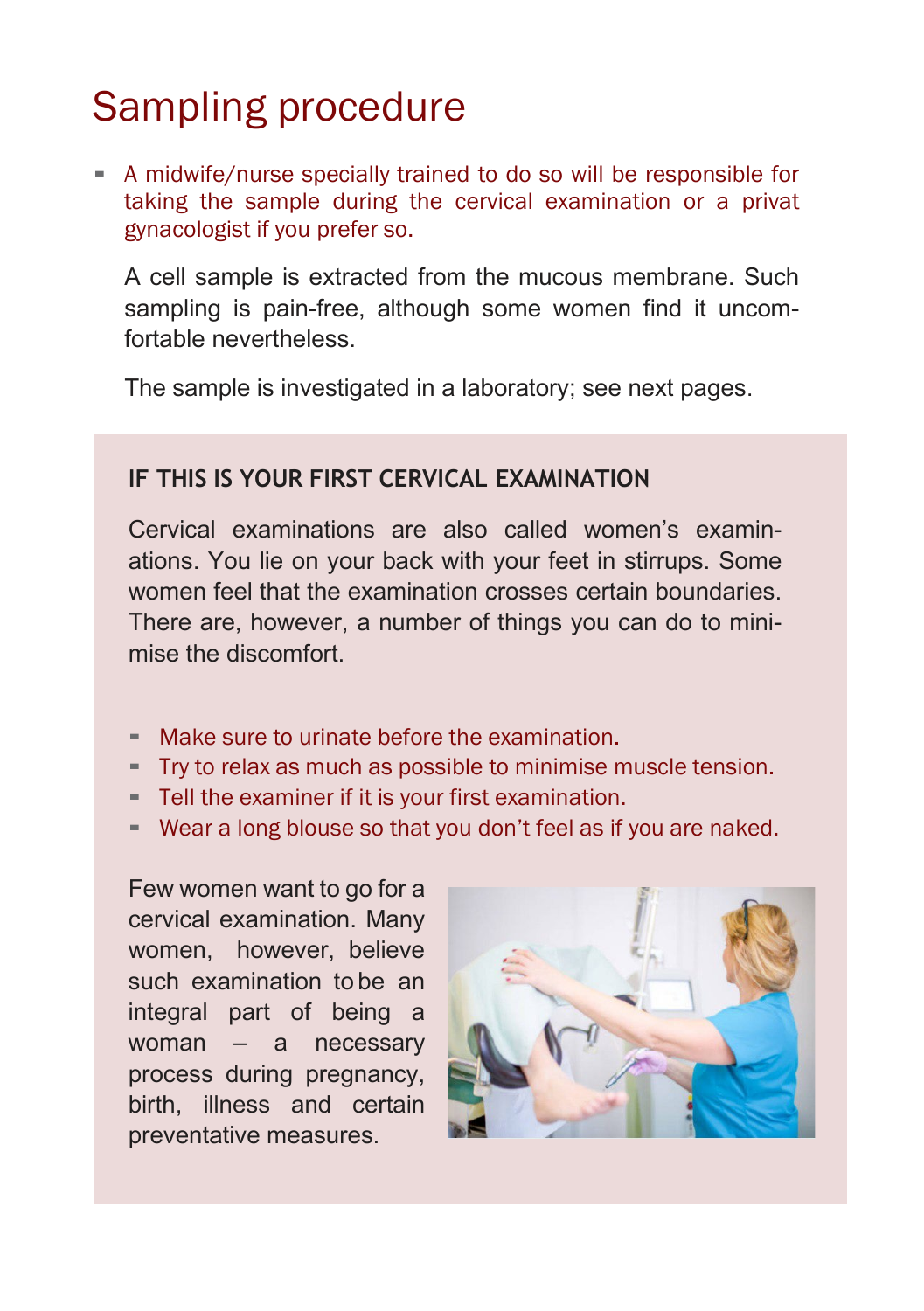# If you are 23–29 years of age

The sample is investigated for abnormal cells.

The cell sample is examined under a microscope in the laboratory. This will reveal whether there are any abnormal cells present.

The results will be sent electronically to you through *Sand.* is (Login-documents/ My pages), regardless of the nature of the result. To be able to read the results you will need electronic ID (i.e. "rafræn skilríki").

No abnormal cervical cells: This means that nothing abnormal was discovered. You will automatically receive an invitation for a new examination after three years.

Mild abnormal cervical cells: You will receive an invitation for another test in 6 months' time.

Moderate to severe abnormal cells: You will need a colposcopy and biopsy of the cervix within 3 months. An appointment will be made for you, and you will receive a phone call from the hospital or your gynaecologist regarding the appointment.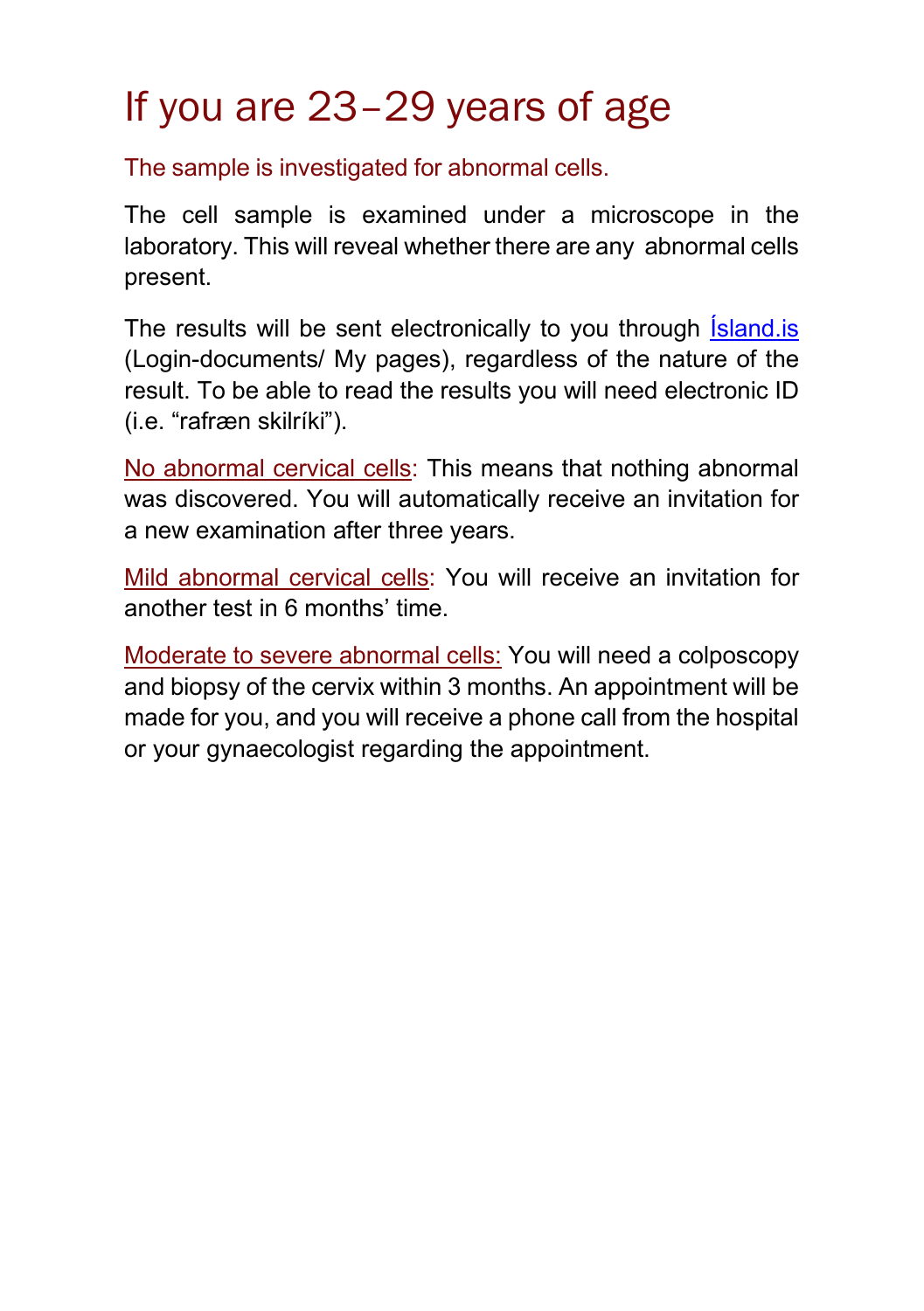# If you are 30–59 years of age

▪ The sample is investigated for HPV virus infection.

If there is no infection, you will receive an invitation for a new screening after 5 years.

If an HPV infection is present, the sample is examined for abnormal cells and the requirement for further monitoring and you will receive an electronic message thereto through [Ísland.is](https://island.is/) (Login-documents/ My pages). To be able to read the results you will need electronic ID (i.e. "rafræn skilríki").

### If you are 60–64 years of age

#### **-** The sample is investigated for HPV virus infection.

Cell samples from women aged 60–64 are first examined for the HPV virus in cervical cells (the sample is taken during cervical examination in the same manner in younger women).

If no HPV virus is detected in the cell sample, you will not need to attend a repeat screening, as there is less likelihood of the development of cervical cancer.

You will not receive further invitations for screening for cell changes in the cervix.

If the HPV virus is detected, the cell sample will be examined under a microscope to find out whether there are any abnormal cells in the sample. The cell samples examination and HPV investigation provide reliable results as to whether the abnormal cells are of such a nature that they may cause cervical cancer.

All results from screenings can be found on **Island.is** / (Logindocuments/ My pages). To be able to read the results you will need electronic ID (i.e. "rafræn skilríki").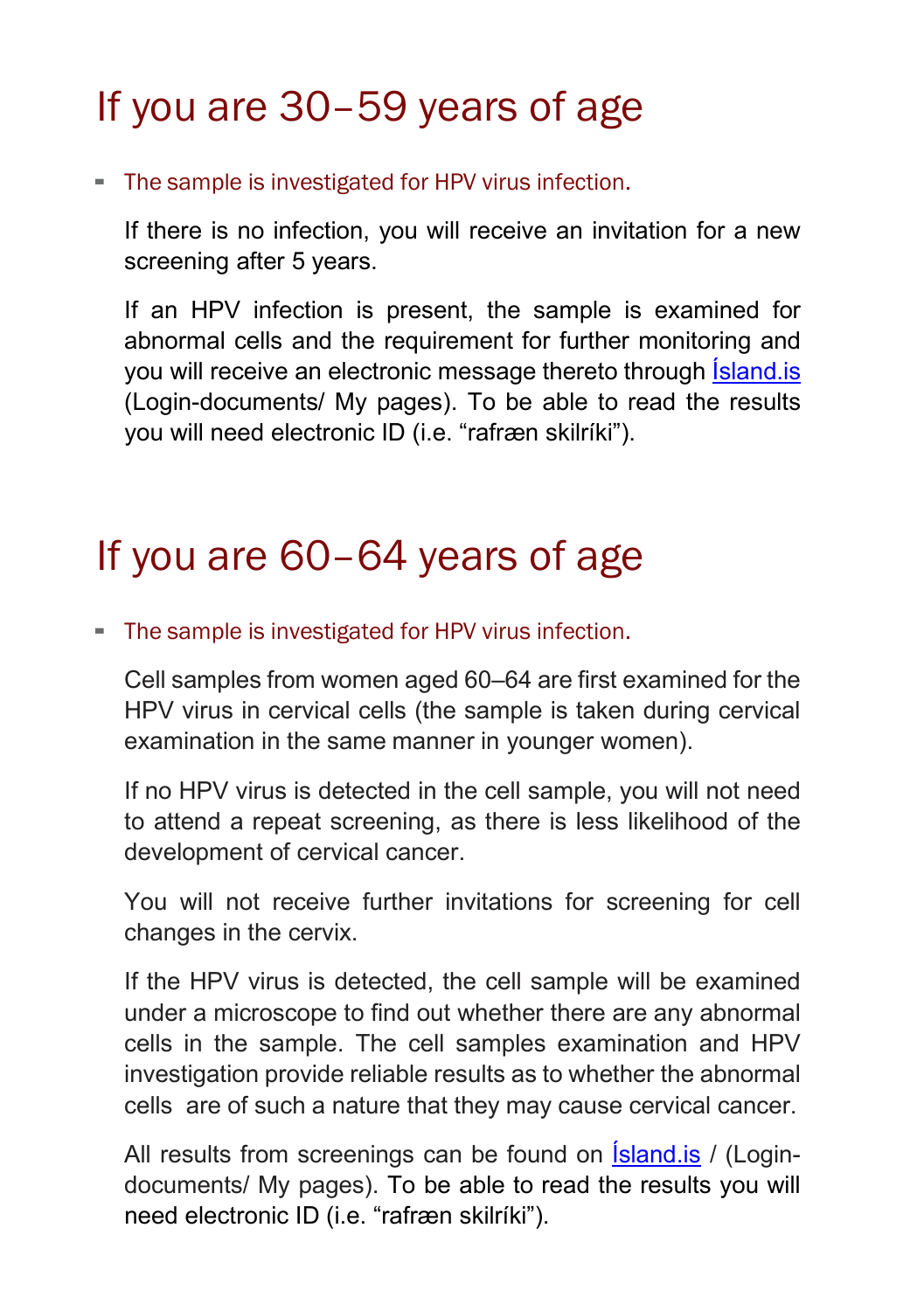### When examination findings are normal

▪ You will be notified that the examination findings are normal.

Nothing will happen thereafter until you receive an invitation to attend your next screening.

Keep in mind that there are a number of things you can do to avoid contracting the HPV virus. Condoms provide some protection against the HPV virus and other sexually transmitted diseases.

In rare cases, the test may be considered "unacceptable". This means that it is not possible to sufficiently examine the sample, and as a result, a new sample will be obtained after 3 months.

### When examination findings are abnormal

▪ Treatment for abnormal cells can prevent f cervical cancer.

If you are notified that the HPV virus and abnormal cells have been detected in your sample, you will either receive information for more frequent monitoring or you will receive information that a colposcopy will need to be performed.

If a colposcopy is needed, you will be referred to the Landspítali University Hospital Women's Department or Akureyri Hospital, where a gynaecologist will examine your cervix with a microscope and will take a tissue sample. If the tissue sample shows evidence of severe cell changes, a cone biopsy is advised.

The cell sample may also lead to the detection of cancer. The treatment will be based on how far the disease has advanced.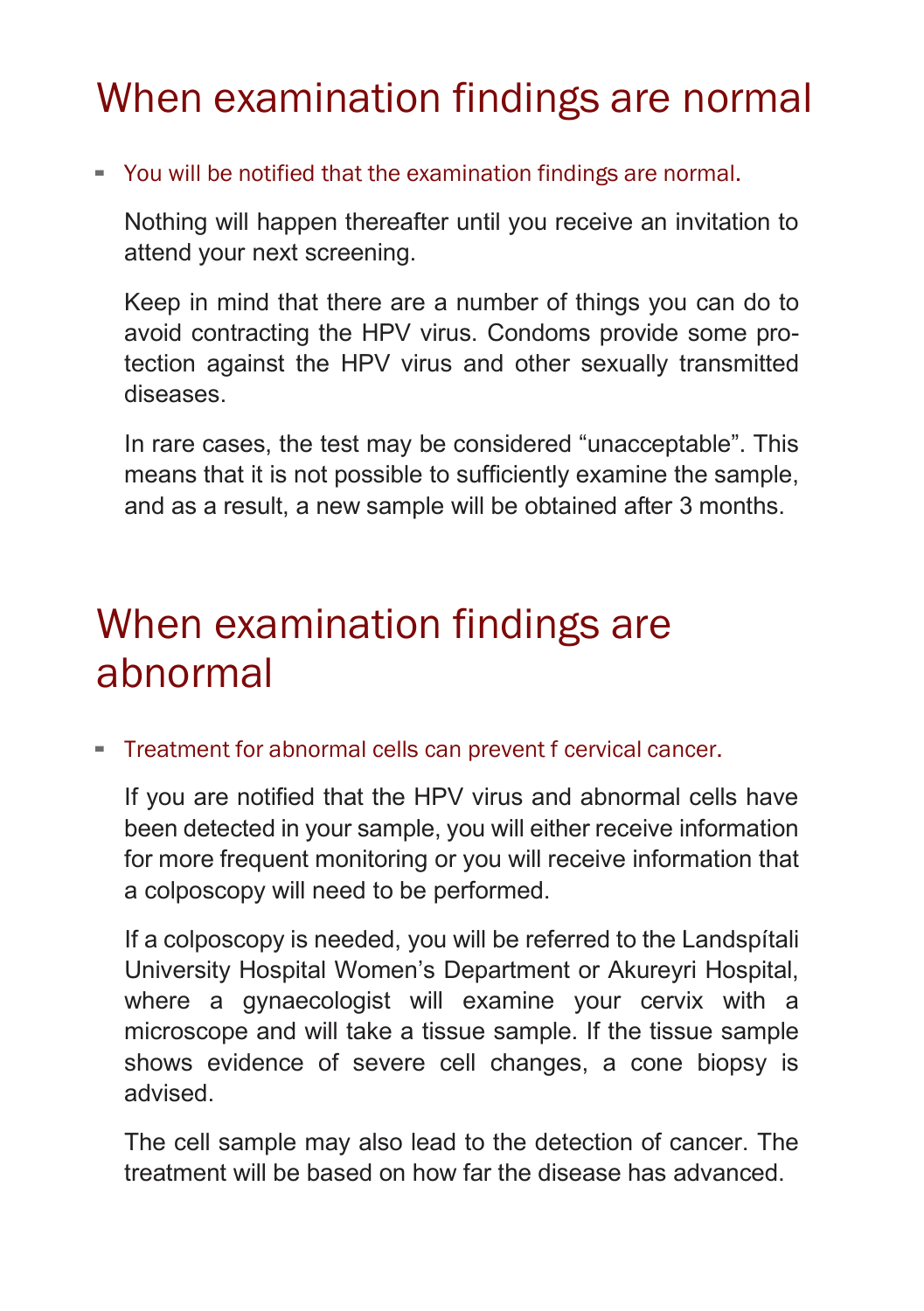### How reliable are the findings?

▪ The results of cell examinations are generally reliable.

As a rule, it takes 10–15 years for abnormal cells to cause cancer. This means that you can rely on the detection of abnormal cells, provided that you undergo regular screening.

The investigation may, however, return false findings in some cases. They would likely be discovered in your next examination if this happen to you.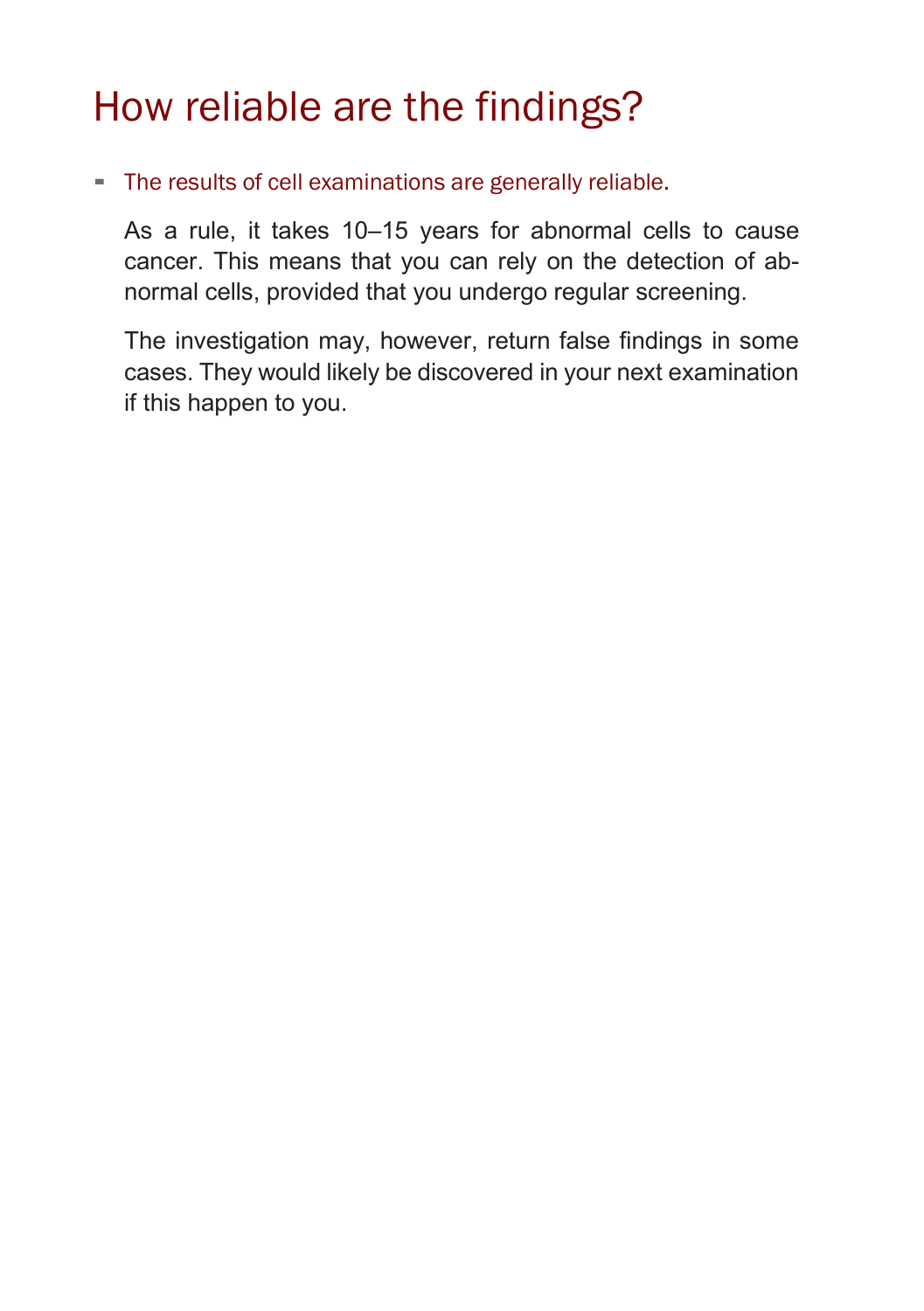# Cone biopsy

#### - When severe abnormal cells are present, they can be removed with a cone biopsy.

Keep in mind, however, that severe abnormal cells are not the same as cancer and resolve themselves in many cases. It is not possible, however, to know in advance what cell changes will resolve themselves and what cell changes will cause cancer after a few years.

As a result, a cone biopsy is recommended if the abnormal cells are severe. During the cone biopsy, the physician will remove a coneshaped part of the cervix. The surgery is carried out under local anaesthetic in a hospital.

After undergoing a cone biopsy, you can still become pregnant and have children if you chose to do so. There is, however, a slight increase in the risk of premature birth.

Rare side effects after a cone biopsy include severe bleeding and the narrowing of the cervix.

Cone biopsies cure severe cell changes in most women.

You will undergo another test for the HPV virus and cell changes 6 months after the cone biopsy. If both samples are normal and it is clear that all changes have been removed during the surgery, you will be offered regular screening in the future and do not need further monitoring. In other cases, you will be sent a message to come for a follow-up.

*During the cone biopsy, the physician will remove a coneshaped part of the cervix.*

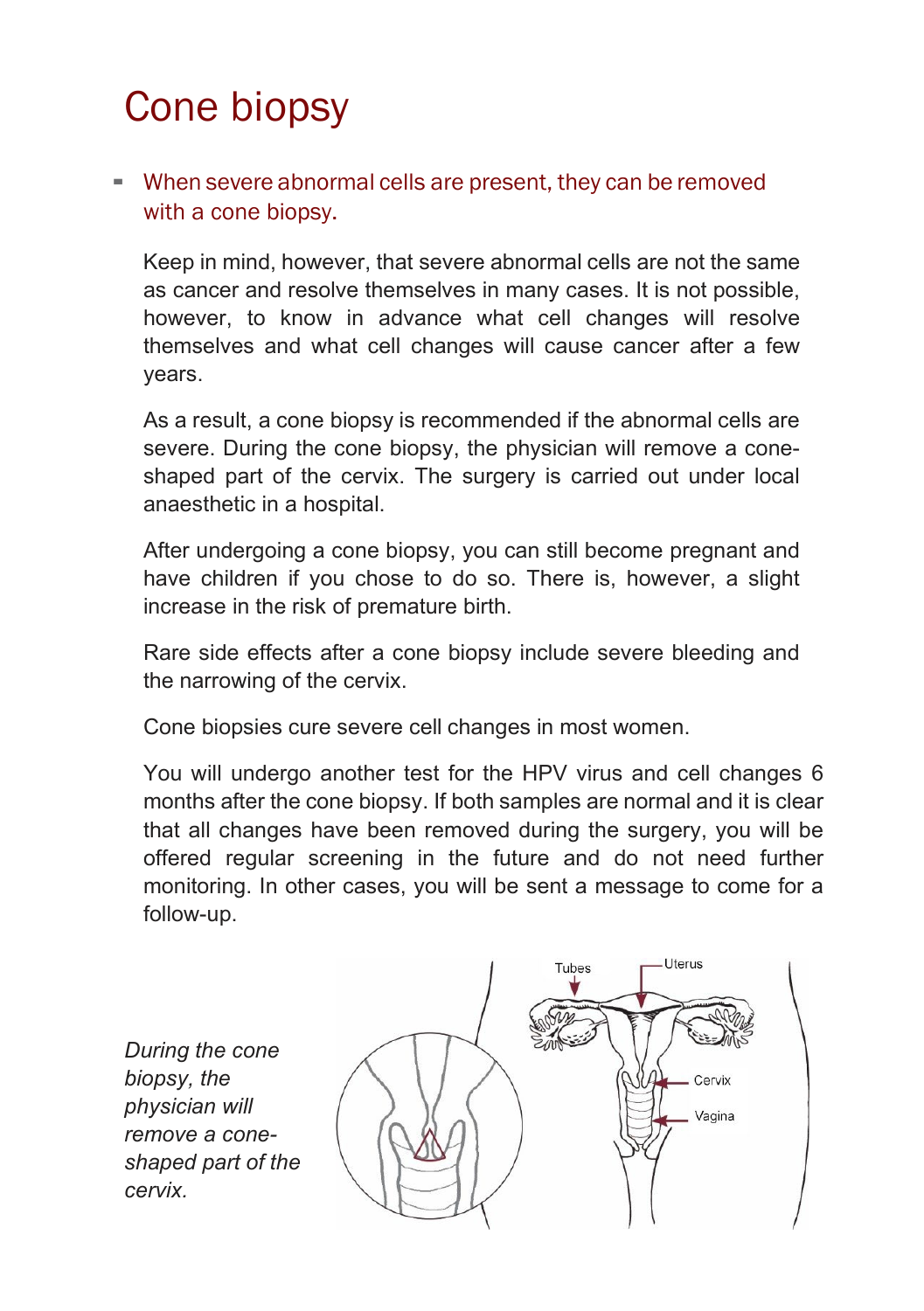# Further information on the examination and cell changes.

#### **Menstruation at the same time as the screening is booked.**

You must call the healthcare centre and book another appointment if you are menstruating when the cell sample is to be taken. The sample cannot be examined if there is too much blood.

#### **Pregnancy when the screening is booked**.

Cervical samples should not be taken during pregnancy. If you are pregnant when you are receive a screening appointment, you should postpone the appointment until 8 weeks after birth. **Other guidelines apply to women who are being monitored due to abnormal cells.**

#### **Abnormal cells.**

Abnormal cells are not cancer but can, as time progresses, cause cancer. Abnormal cells in the cervix are caused by infections due to certain types of the HPV virus.

#### **Pregnancy after abnormal cells**

Abnormal cells do not have an effect on your ability to become pregnant and have children. In addition, cone biopsies should not have an effect. Very few women have trouble becoming pregnant and having children after having undergone a cone biopsy. There is, however, a slight increase in the risk of premature birth.

#### **New abnormal cells**

Women may see a return of abnormal cells even if they have undergone a cone biopsy. There may be a relapse if not all

abnormal cells are removed in the cone biopsy. In addition, new abnormal cells may occur. Both of the above are rare.

#### **Risk factors**

The HPV virus is sexually transmitted. There may be a gap of several years from the time of infection to the detection of abnormal cells.

#### **This is how you minimise the risk - of becoming infected with the HPVvirus and possibly contracting cer- vical cancer.**

It is well known that early sexual contact and many partners increase the risk of HPV virus infection, which causes cervical cancer. Such infection can also be present in women who have sexual intercourse with very few partners. Smoking increases the risk of HPV developing into cervical cancer.

- Use a condom when having sex with a new partner.
- Do not smoke.
- Attend regular screenings.

In addition, it is important that you see a physician if you experience any abdominal symptoms, e.g. unexpected bleeding, pain or changes to vaginal discharge.

#### **Genital warts and cell changes**

Genital warts cause neither abnormal cells nor cancer. Genital warts are caused by another strain of the HPV virus, which is benign. Genital warts are also trans-mitted by sexual intercourse.